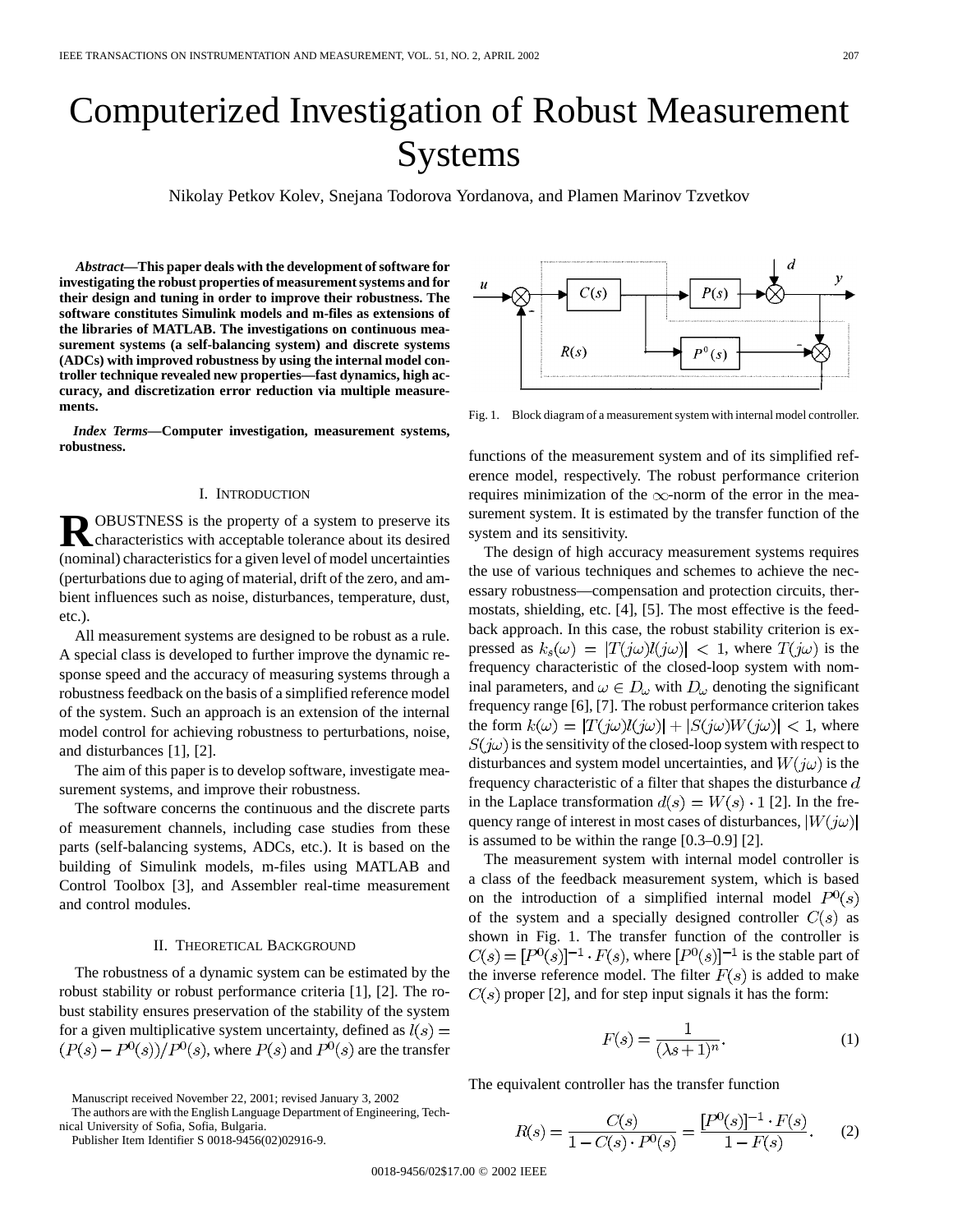The free parameter—the time-constant  $\lambda$  is tuned so that the nominal closed-loop system has stable, fast dynamic behavior with high damping and accuracy, and the perturbed and disturbed system retains its performances within an acceptable tolerance by fulfilling either of the criteria for robust stability or for robust performance.

The internal model controller approach turns out to be the most efficient in the design of high-accuracy measurement systems.

### III. COMPUTERIZED INVESTIGATIONS

The general algorithm for computerized investigations of measurement systems is shown in Fig. 2. The algorithm is implemented using the facilities of MATLAB and its toolboxes Control and Simulink. The MATLAB environment supports a procedure-type high-level language for writing of m-files and a block-oriented language, both with rich libraries of modules for simulation of continuous and discrete, linear and nonlinear, deterministic and stochastic dynamic systems in the time, frequency and root domain.

The existing Simulink library is enriched with specific models developed to cover the investigation of typical measurement systems. Some of the models are conventional ADC, ADC with internal model controller, self-balancing system, averaging block for multiple measurements, uncertainty models (discharge circuit model in ADCs), evaluation block for the discretization error in ADCs in multiple measurements [8], etc.

The investigation of time-responses using the Simulink models of the self-balancing systems with and without the ordinary internal model controller (IMC) leads to the establishment of an additional property of the system with IMC, namely, high dynamic accuracy and fast step response as seen in Fig. 3 [1].

New m-files are developed in order to study the frequency characteristics, stability, sensitivity, and robustness of measurement systems as well as to design and tune measurement systems with the IMC. For example, Fig. 4 shows the following characteristics of a self-balancing system with IMC:  $T = |T(j\omega)|$ ,  $S = |1 - T(j\omega)| = |S(j\omega)|$ ,  $l = |l(j\omega)|$ , and k as functions of the frequency  $\omega$ . These characteristics can be used to tune the parameter  $\lambda$  in order to satisfy some of the robustness criteria.

The investigation of discrete measurement systems and, particularly, of ADCs with IMC contributed to the development of an approach for discretization error reduction and hence linearization by multiple measurements  $N_i$ . The average value of the output code  $N_R$  for a certain number m of sample periods is calculated using [7]

$$
N_R = \frac{1}{m} \sum_{i=1}^{m} N_i.
$$
 (3)

A Simulink averaging block is developed to relate the number of the multiple measurements to the desired error reduction. The discretization error reduction allows calibration of ADCs for any value of the input signal and number of points [6].

A real-time version of this module is designed to improve the accuracy of existing ordinary ADC systems [8].



Fig. 2. Flowchart of the general algorithm for computerized investigations.

#### IV. EXAMPLE

The generalized model of an ADC in the environment Simulink is shown in Fig. 5. The zero-order hold block stands for the real sample-and-hold element. The drop rate of the analog memory (in most cases, a hold capacitor) is modeled by a reset integrator and a gain block. The Quantizer block represents the quantization determined by the ratio of the range of the ADC to the number of the discrete levels [8]. The unit Delay element corresponds to the delay of the output signal with one sample period that cannot be smaller than the sum of the aperture time of the sample-and-hold circuit and the conversion time [5]. This delay is a basic characteristic of the ADC, so it comprises the linearized simplified reference model. Then, the discrete controller DR is derived according to (1) and (2) in the form

$$
R(z^{-1}) = \frac{1}{z^{-1} - z^{-2}}.\tag{4}
$$

The tuning parameter  $\lambda$  is obtained equal to the sample period.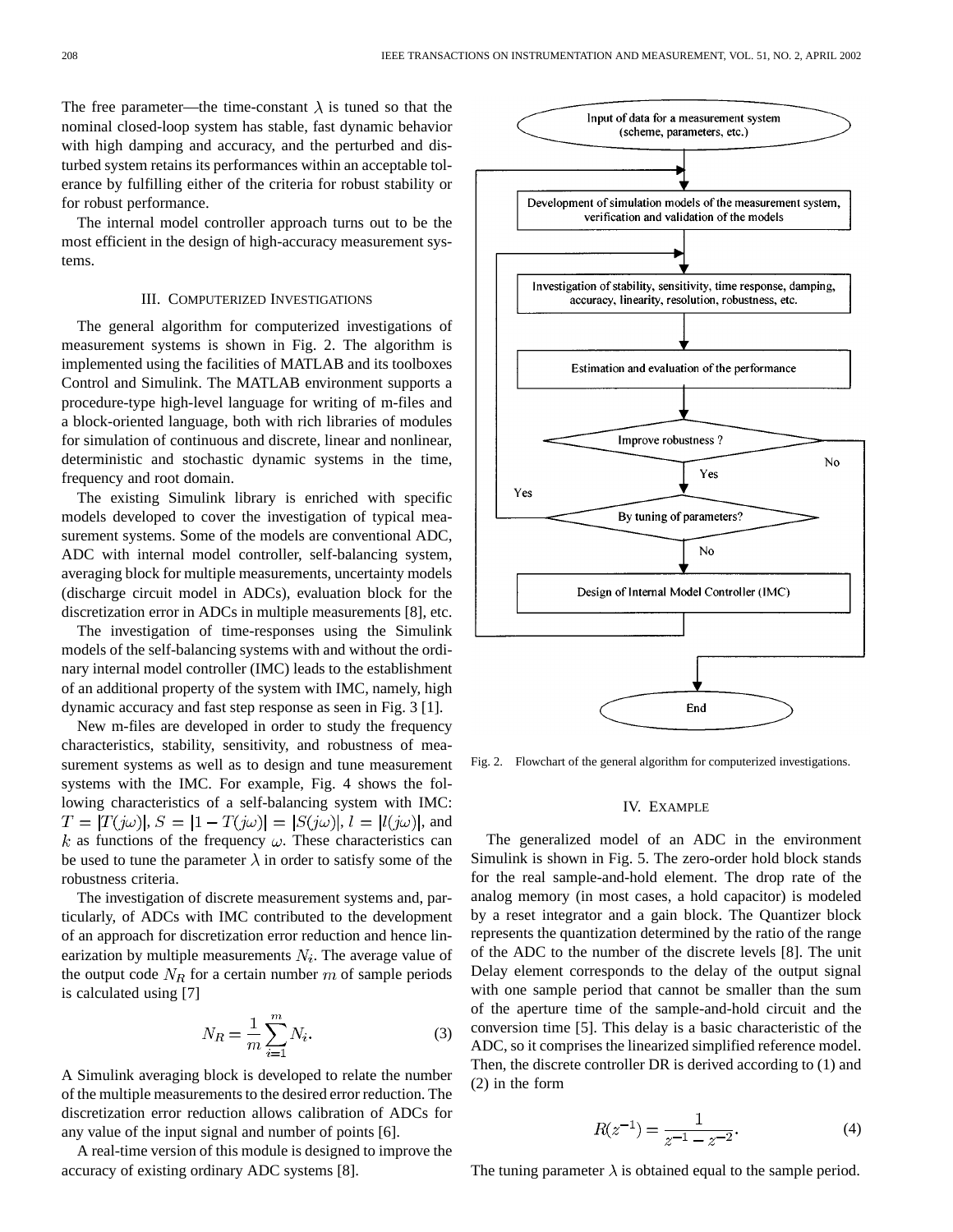

Fig. 3. Step response of an ordinary (1) self-balancing system and a system with IMC (2).



Fig. 4. Magnitude of  $T$ ,  $S$ ,  $k$  and  $l$  of a robust self-balancing measurement system with IMC.

The block diagram of the ADC designed with robustness feedback is shown in Fig. 6.

The block DAC is a digital-to-analog converter with the same number of discrete levels, which can be considered a gain.

Fig. 7 shows the relationship between the discretization error and the number of sequential measurements (sample periods) of the ADC with resolution 39 mV. After 39 measurements, the error is reduced 39 times to 1 mV [9].



Fig. 5. ADC Simulink model.



Fig. 6. Robust ADC model with IMC.

## V. CONCLUSION

The main contributions can be summarized as follows.

Specialized software is developed in order to study, design, and tune measurement systems with emphasis on the robust properties. The software is an extension to the MATLAB libraries of Simulink models and m-files.

Computerized investigations are carried out on continuous and discrete measurement systems in the time, frequency and root domain. Due to simulation, new features of the designed measurement systems with internal model controller were established—fast dynamics and discretization error reduction.